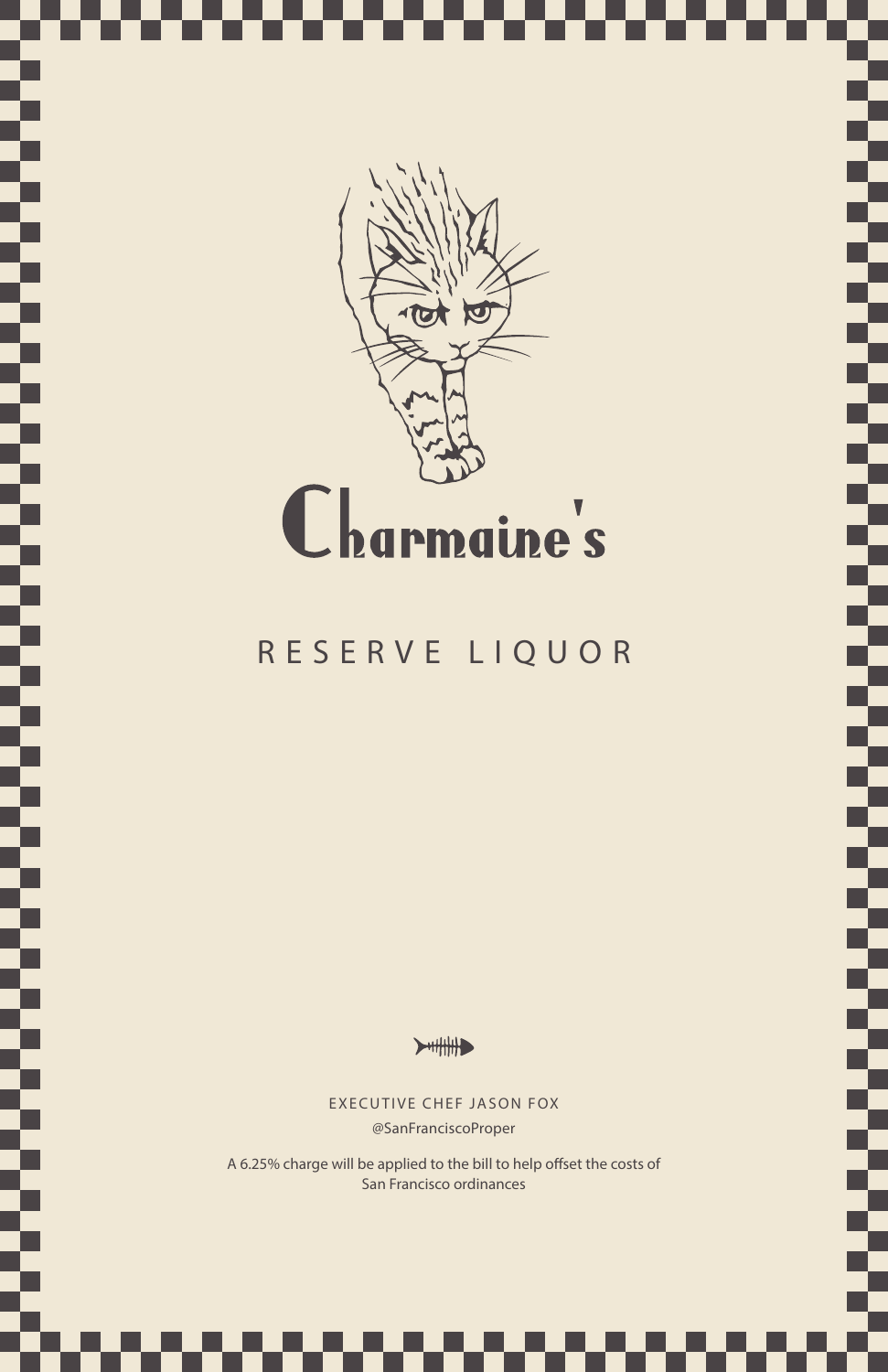# VINTAGE BOURBON

1990, HENRY MCKENNA SOUR MASH STRAIGHT BOURBON WHISKEY 750M L , 4 0%A BV, 80PF

#### **producer**

Heaven Hill Distillers Inc. Heaven Hill Distillery, Bardstown, KY

A bourbon brand with an interesting history. Henry McKenna was distilled by Seagram's for most of the 20th century at the Henry McKenna distillery in Fairfield, Kentucky, which they acquired from the family in 1941.

Seagram's closed the Fairfield distillery in 1976, and in an unusual deal, sold the domestic rights to the brand to Heaven Hill a few years later. Seagram's retained ownership of the export version however, producing it at their Four Roses distillery until their eventual dissolution in the early 2000s.

This is a 1990 bottling of the domestic product, distilled at the old Heaven Hill Distillery in Bardstown prior to it burning down in 1996. This was exported at a later date to the Japanese market. These bottlings are known for being unexpectedly well executed for what was marketed as an inexpensive batch product at the time. The lower proof bundles the flavors and lessens the complexity while showcasing the spirit for what it is meant to be: enjoyed regularly.

**color** Warm, rich amber, golden honey.

**nose** Strong spiced rye, pure oak, scant char, well balanced.

**palate** Strong caramel, boisterous and robust hickory, the nose pales in comparison to the quality felt on the palate.

**finish** Follows up on the caramel, rye spice, and hickory wood. Aggressive finish, char is enjoyable and mild.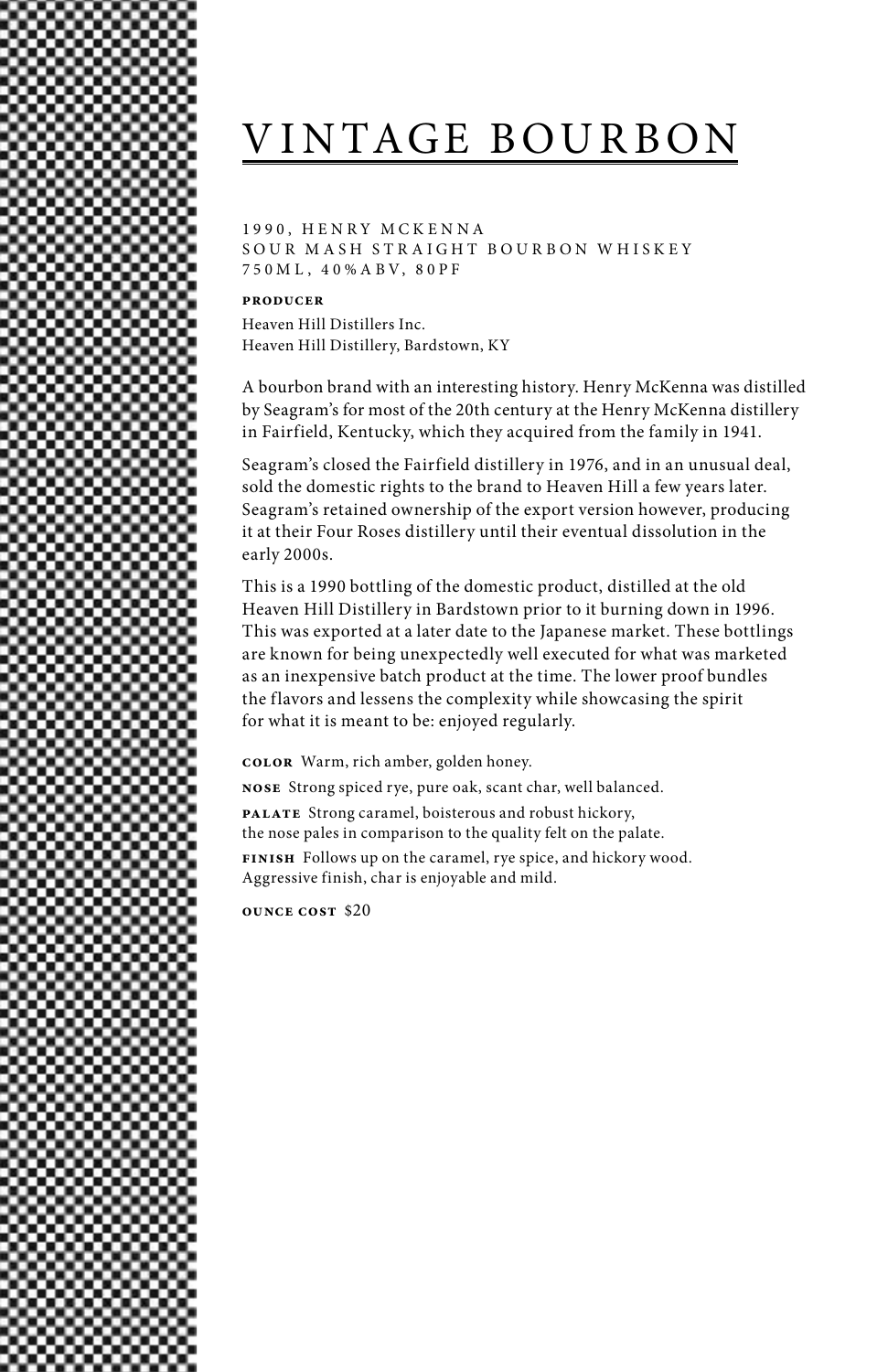

### 1991 OLD TAYLOR 6-YEAR K EN TUCKY STRAIGHT BOURBON WHISKEY 750M L , 4 0%A BV, 80PF

### **producer**

The Old Taylor Distillery/National Distillers Frankfort, KY/Clermont, KY

Old Taylor Bourbon was named in honor of Edmund Haynes Taylor, Jr., who was born in Columbus, Kentucky, in 1832. Taylor was a grand nephew of U.S. President Zachary Taylor. Like various other figures in the Kentucky whiskey industry, Taylor is often referred to in public relations materials as a "Colonel", since he held the honorary title of Kentucky Colonel. The honorary title resembles that of the military rank but is not actually associated with military service and has primarily been used for public relations purposes (e.g., by "Colonel" Harland Sanders, the founder of Kentucky Fried Chicken). Taylor started and owned seven different distilleries throughout his career, the most successful being the O.F.C. and Carlisle distilleries, the forerunners of today's Buffalo Trace Distillery.

E. H. Taylor is said to have lobbied in favor of the Bottled-in-Bond Act, a law that gave participating whiskey producers a tax break and a government certification of product quality. Unlike most distilleries of the time that looked like little more than a sawmill sitting in a thicket, Taylor's distillery on Glenn's Creek, near Frankfort, was designed to resemble a medieval castle with the landscaped grounds of an estate. The distillery attracted tourists and picnickers who were given complimentary "tenth pint" bottles of Old Taylor.

In the late 1940s, Old Taylor bourbon was promoted with the slogan, "Sign of a good host".

Old Taylor Distillery remained in local control after Taylor died in 1922 until National Distillers (ND) acquired the operation in 1935. ND, formed out of a merger in 1934, operated Old Taylor until it was purchased by Jim Beam in 1987. This bottling, distilled in 1985, would have been one of the last of those National Distillers runs to be released by the company—notated by the "86259" in the barcode on the back label. These are highly sought after and are known for being of some of the highest quality whiskeys in the market at the time.

**color** Dark gold, shimmery and light.

**nose** Cinnamon, rye, vanilla custard, raspberry candy, tangerines, jasmine, denim. **palate** Cherry, scant bitterness, slightly sweet, rich vanilla, cayenne pepper, tart berry, tart citrus.

**finish** Simple, medium length, sweet, floral peppery.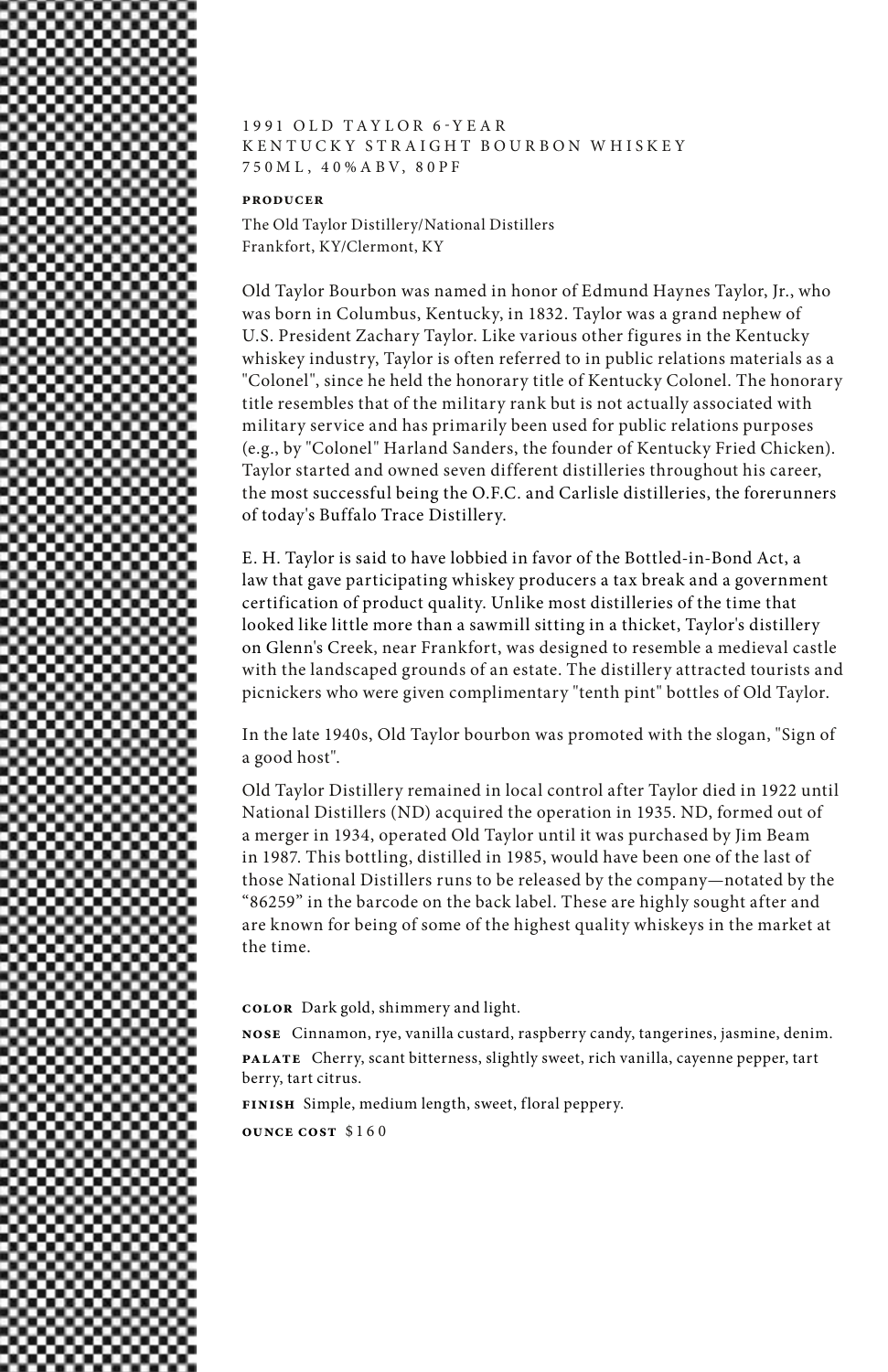

1 9 6 0 S I . W . H A R P E R ' G O L D M E D A L ' KENTUCKY STRAIGHT BOURBON WHISKEY 750M L , 43%A BV, 86PF

#### **Producer:**

I.W. Harper Distilling Company (currently owned by Diageo) Louisville, Kentucky

The I.W. Harper brand has been around since the late 1800s and was created by Mr. Isaac Wolfe Bernheim, a German immigrant who came to the USA in 1867 with \$4 in his pocket. After working for a liquor wholesaler, Loeb, Bloom, & Co., and saving up enough money, Isaac brought his brother Bernard to the United States. The Bernheim brothers opened their own liquor operation in 1872 and in the early 1890s the bought a distillery in Louisville, renamed it the Bernheim Distillery, and went to work until their warehouse burned down in 1896. 100 years later, in 1996, the distillery known as the Old Bernheim distillery (Heaven Hill) would burn down after it's warehouse also caught fire. The Bernheims sold their distillery to the now defunct, but once large, drinks brand Schenley in 1937. Schenley was acquired by an Israeli businessman in 1968 who then sold the company to Guinness in 1987, who is owned by Diageo, which is where the I.W. Harper brand lives today.

Always focusing on quality in the days when bad bourbon was widespread, this 1960s bottling was labeled 'Gold Medal' referencing a gold medal at the World's Fair in New Orleans in 1885.

**Color** Bright amber, soft hues of straw and gold.

**Nose** Light and fresh, vanilla, split oak, caramel corn.

PALATE Sweet and rich, floral, vanilla caramel, orange blossom honey, very mild tannins and pleasant depth.

**Finish** Lean, crisp and fresh, slight spice. **Ounce cost** \$100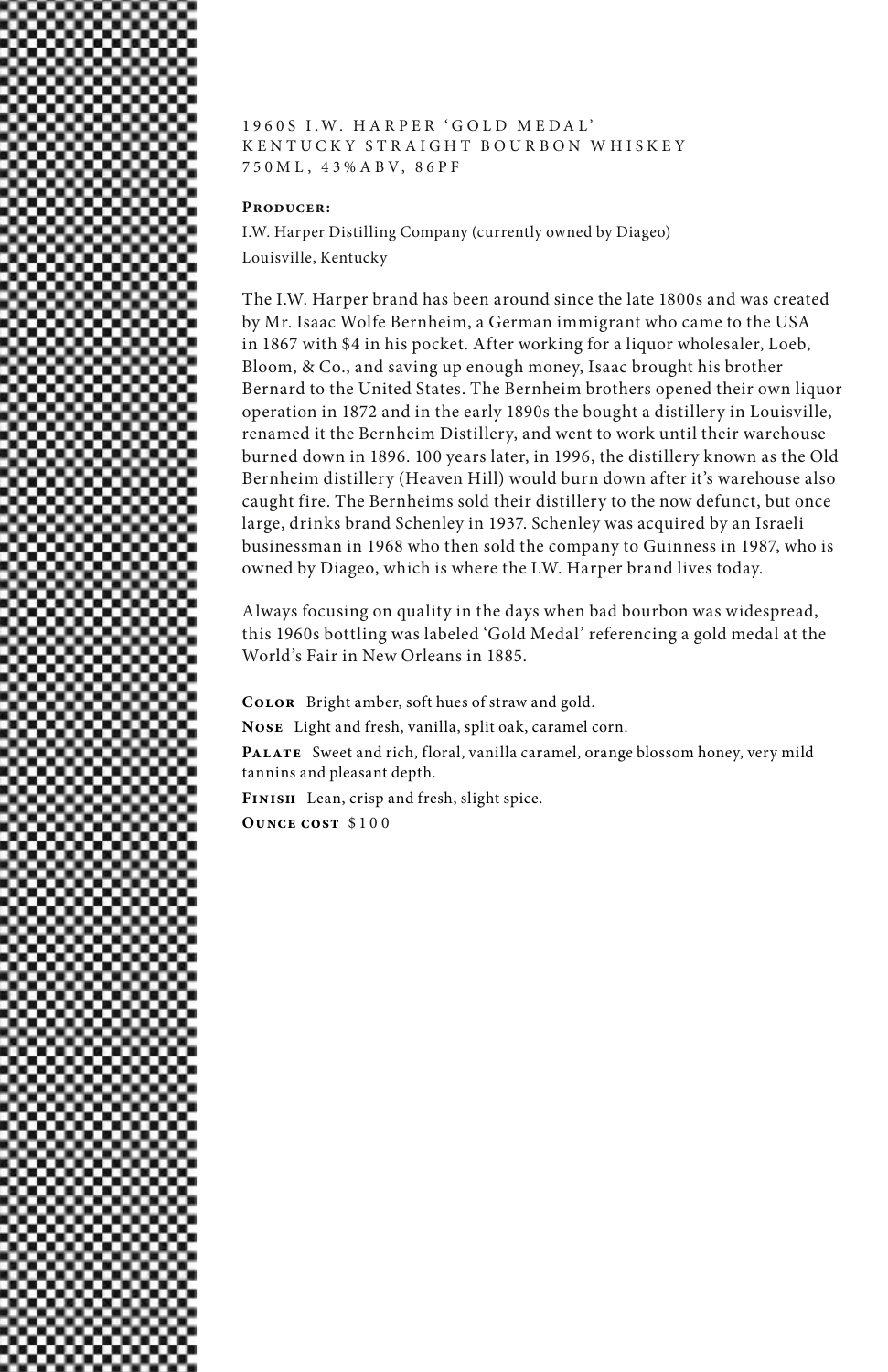

#### **Producer:**

I.W. Harper Distilling Company (currently owned by Diageo) Louisville, Kentucky

Bottled in bond is a label for an American-made distilled beverage that has been aged and bottled according to a set of legal regulations contained in the United States government's Standards of Identity for Distilled Spirits, as originally laid out in the Bottled-in-Bond Act of 1897. As a reaction to widespread adulteration in American whiskey, the act made the federal government the guarantor of a spirit's authenticity, gave producers a tax incentive for participating, and helped ensure proper accounting and the eventual collection of the tax that was due. Although the regulations apply to all spirits, most bonded spirits are whiskeys in practice.

To be labeled as bottled-in-bond or bonded, the liquor must be the product of one distillation season (January–June or July–December) by one distiller at one distillery. It must have been aged in a federally bonded warehouse under U.S. government supervision for at least four years and bottled at 100 (U.S.) proof (50% alcohol by volume). The bottled product's label must identify the distillery where it was distilled and, if different, where it was bottled. Only spirits produced in the United States may be designated as bonded.

Some consumers consider the term to be an endorsement of quality, while many producers consider it archaic and do not use it. However, because bottled-in-bond whiskey must be the product of one distillation season, one distillery, and one distiller – whereas ordinary straight whiskey may be a product of the mingling of straight whiskeys (of the same grain type) with differing ages and producers within a single state – it may be regarded as a better indication of the distiller's skill, making it similar in concept to a single malt whisky, small batch whiskey, or single barrel whiskey.

This 1979 bottling was distilled in the Spring of 1974. The 1970s BIBs were an outlier of the already waning whiskey market at the time as consumers were looking towards clear spirits and liqueurs. It is widely assumed that many of these were used as incentives by wholesalers to peddle other brands. In today's market, the higher proof bottled-in-bond bourbons are some of the most coveted by collectors and consumers alike.

**Color** Maple and amber, thin-syrupy legs.

**Nose** 'Wheater' nose, fruits, chocolate, pronounced heat.

PALATE Orchard fruits, background of milk chocolate and strawberry, mediumbody, hot and bold.

**Finish** Scant dryness, abbreviated heat and prolonged fruit, 'candy dust'. **Ounce cost** \$150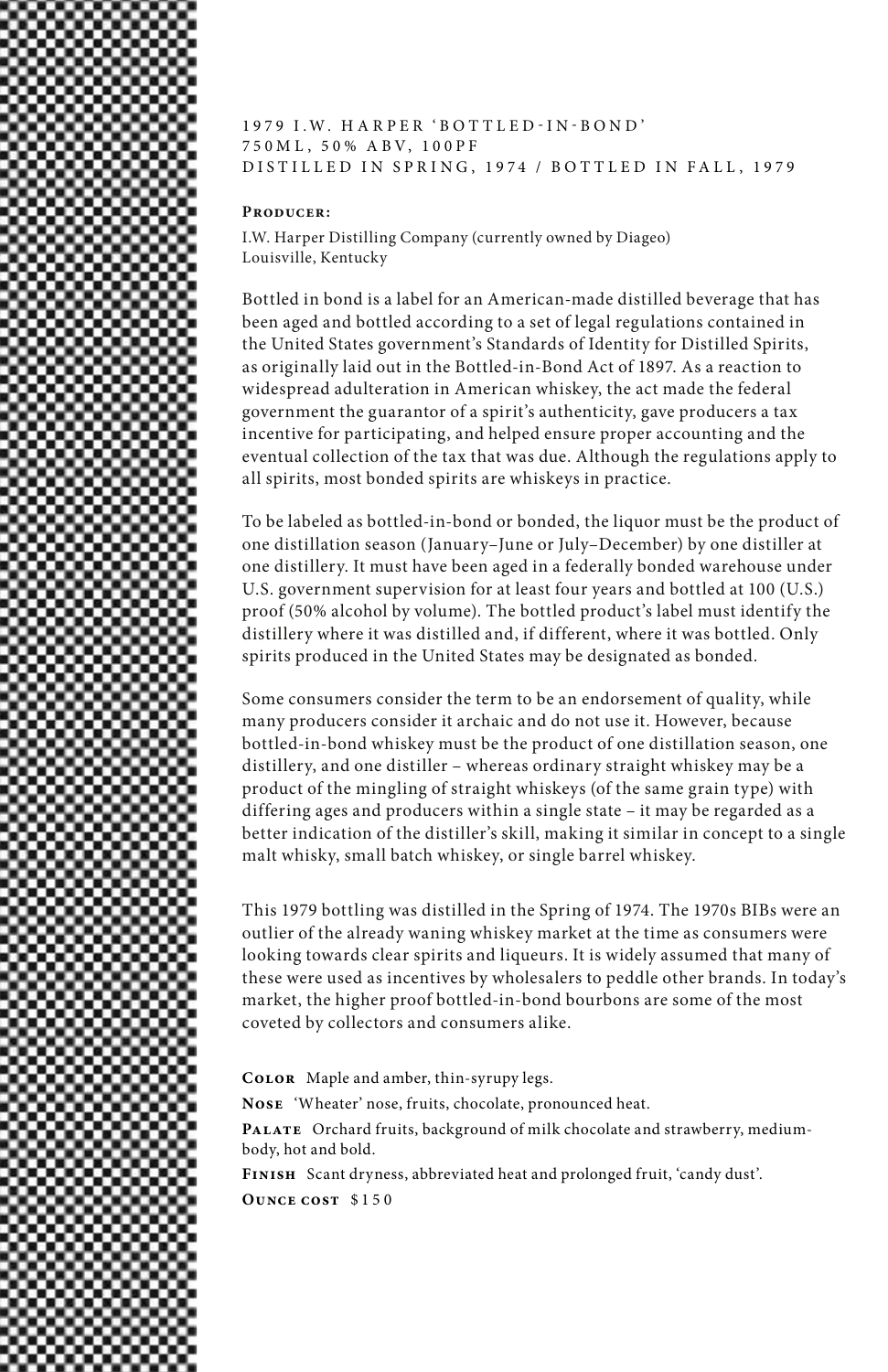### 1 9 8 5 B L A N T O N S K EN TUCKY STRAIGHT BOURBON WHISKEY 750M L , 4 0%A BV, 80PF

#### **Producer:**

Buffalo Trace Distillery, courtesy of The Sazerac Company Age International, Inc. Frankfort, Kentucky

Blanton's bourbon was named in honor of one of the distillery's early leaders, Albert B. Blanton, who the company claims spent most of his life preserving the tradition of handcrafted bourbon. Blanton worked at the facility now known as the Buffalo Trace Distillery for approximately 55 years. He was born and raised on a farm just outside Frankfort, Kentucky, and he began working at the distillery (then called the O.F.C. Distillery) in 1897 as an office boy when he was 16 years old. Over the next few years, he reportedly worked in every department, and in 1912 he was appointed superintendent of the distillery, its warehouse, and bottling shop – at the same time that the distillery was renamed to become the George T. Stagg Distillery. He became president of the whiskey plant in 1921. Blanton died in 1959.

The company refers to him as "Colonel Blanton", as he held the honorific title of Kentucky Colonel (a relatively common honorific bestowed by the Commonwealth of Kentucky). The distillery had several owners during its history, and was renamed by its current owner, the Sazerac Company, to become the Buffalo Trace Distillery in 2001.

Elmer T. Lee, the originator of Blanton's, was hired by the distillery by Blanton in 1949. He introduced the Blanton's brand in 1984, a year before he retired, as the first modern brand of bourbon marketed as single barrel bourbon. Lee continued to act as an ambassador for Buffalo Trace until his death in 2013.

This 1988 bottling showcases the early days of the brand, originating just four years prior. The neck label, saying Blanton instead of Blanton's coincides with the timeline of 1987-1990.

**Color** Dark and rich, deep clarity.

**Nose** Caramel, apples, baking spice, mild tobacco.

**Palate** Rich vanilla, cinnamon and nutmeg, slight oak presence, dried cranberry, pecan.

**Finish** Concise, oak and white pepper, mild fruit, complexity of oak tannins reminiscent of cognac.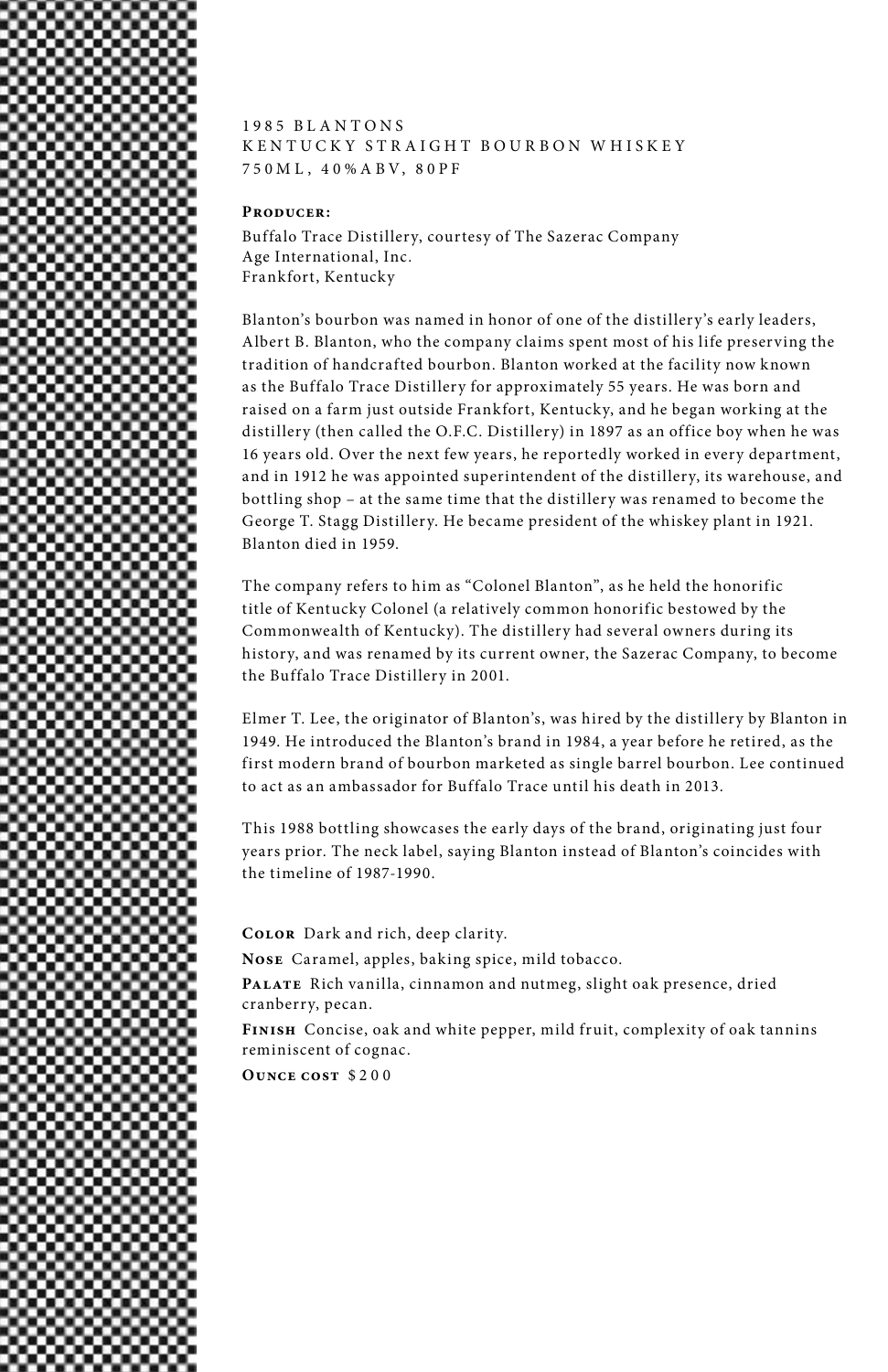# VINTAGE RYE WISKEY

1978, OLD OVERHOLT STRAIGHT RYE WHISKEY 1 QUA RT 43%A BV, 86PF

**producer**

National Distillers Cincinnati, Ohio

Old Overholt, said to be America's oldest continually maintained brand of whiskey, was founded in West Overton, Pennsylvania in 1810. Henry Oberholzer (Anglicized to "Overholt"), a German Mennonite farmer, moved to West Overton, Pennsylvania, on the banks of Jacobs Creek in Western Pennsylvania in 1800. His family came from the area of Germany which specialized in distilling "korn", or rye whiskey, and Henry took up the tradition. In 1810, Henry's son Abraham Overholt (1784–1870) took over management of the distillery and made it into a business. By the 1820s, the distillery was putting out 12 to 15 gallons of rye whiskey per day. Abraham grew the company rapidly; by 1843, Baltimore newspapers were advertising Overholt's "Old Rye"; at that time, only the very few top distilleries were advertised by name. By 1859, Overholt incorporated his business as "A. Overholt & Co." He operated out of a new distillery building that was six stories high, 100 feet long, and which could produce 860 gallons per day.

The company eventually became part of National Distillers, which had facilities in Cincinnati, Ohio and Frankfort, Kentucky, and also produced Old Crow, Old Grandad and Old Taylor. In 1987, National Distillers Group sold the spirits business to the Fortune Brands holding company, which became Beam Inc.

This 1978 bottling is a lower proof than what is widely available today: Old Overholt Bottled-In-Bond.

**color** Clean and golden, pale straw and amber. **nose** Graham cracker, caramel, vanilla, citrus. **palate** Low viscosity, leather, cinnamon, orange peel. **finish** Short and sparse, expressive for a lower proof spirit. **ounce cost** \$75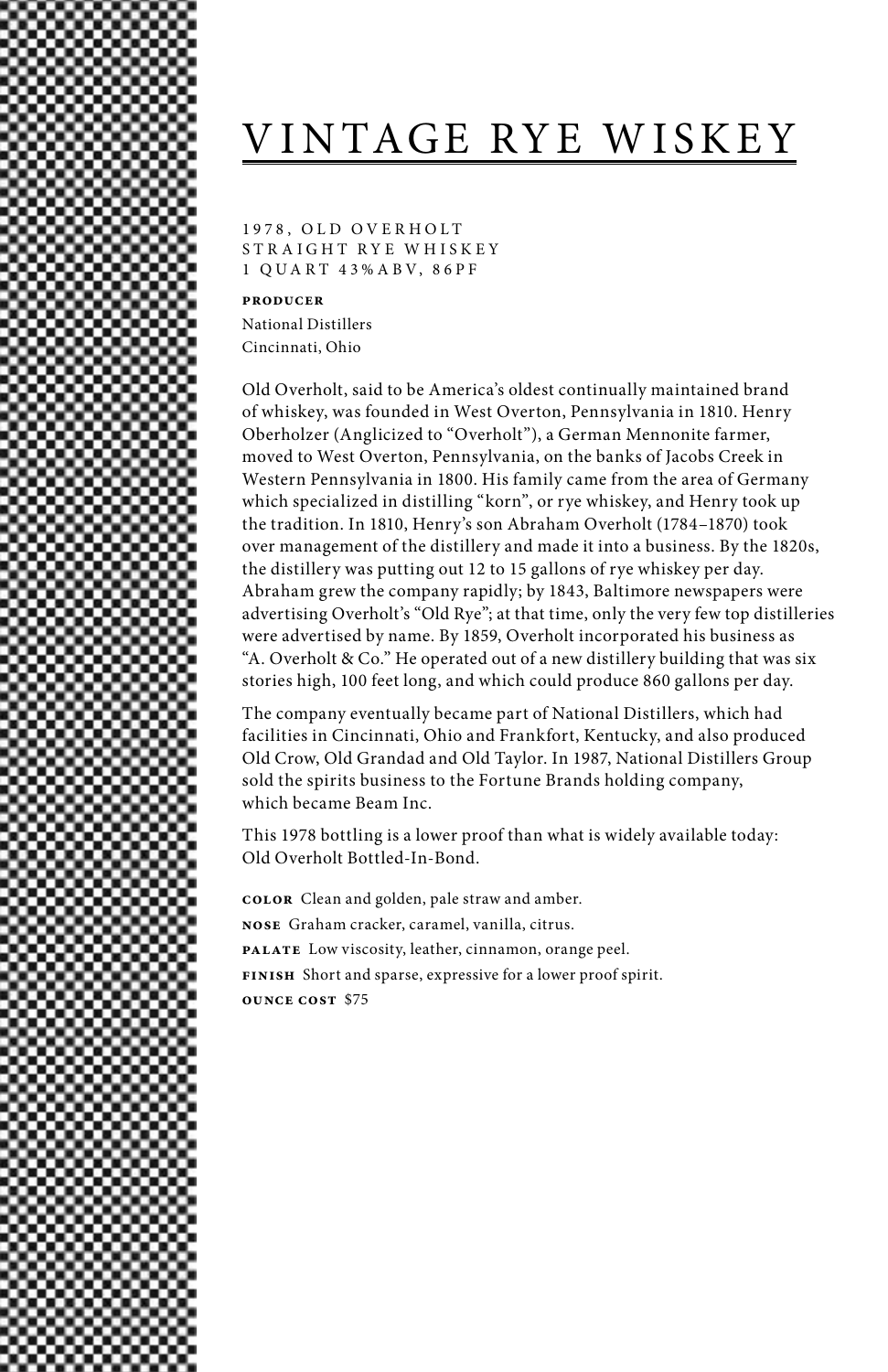

### 1974 RITTENHOUSE 'FIVE YEARS OLD' STRAIGHT RYE WHISKEY, ITALIAN EXPORT 75CL , 43% A BV, 86PF

### **producer**

Continental Distilling Corporation Philadelphia, Pennsylvania

Continental Distilling Co. was a subsidiary of Publicker Industries, Inc. Publicker Industries began with Mr. Harry Publicker, who started off steaming old whiskey barrels and extracting from them the gallon or two of whiskey that had soaked into the charred wood. This he sold, and when the government tried to prosecute him for not paying the revenue tax on the whiskey, he became highly indignant. In 1912 he built and operated a distillery at the corner of Snyder Street and Swanson Avenue, and at the riverfront between Bigler Street and Packer Ave. After prohibition was repealed, it was only natural for them to apply that leverage of scale and their modern technologies to the production of potable spirits. In August of 1933 they spent what would be over \$27 million dollars in today's money to remodel their smaller distillery into what would become the Continental Distilling Corporation.

They introduced "Rittenhouse Square Rye" in 1934. It was named after Philadelphia's famous Rittenhouse Square, which itself was named after David Rittenhouse, a renowned astronomer, inventor, and mathematician. The "Square" was dropped from the product's name in 1948, and it's remained known as Rittenhouse Rye ever since.

By the 1970s, whiskey had become less popular in America, as clear spirits vodka in particular—grew in popularity. Bourbon sales were falling, and rye became nearly extinct. The few original rye makers that were still around in Pennsylvania (and elsewhere) struggled and began to close. Continental began to wane in the early 1980s. Heaven Hill Distillery swooped in and bought the rights to several rye brands, including Rittenhouse, as the original distilleries went out of business.

Heaven Hill introduced their version of Rittenhouse Rye in the 1990s. Although Heaven Hill is, of course, famous for being a bourbon maker, the company deserves a lot of credit for keeping rye whiskey alive in the US. Even when bourbon started to become a popular drinking choice once again, rye was slower to reemerge. For many years, Heaven Hill spent only a single day per year distilling rye whiskey—the rest of the year was devoted to bourbon. But they kept it alive, even if only once a year.

This 1974 Italian Export bottling was distilled in 1969. In earlier iterations, some export bottles still read as "Bottled-In-Bond" even though the contents were under 100 proof, as the Bottled In Bond laws did not translate overseas. Rye whiskey was incredibly rare in the 1960s and 70s, making this beautiful example of a classic American brand, incredibly unique.

**color** Mahogany and gold, incredibly clean and bright **nose** Dried apricot, dried cherry, sweet pepper, toffee **palate** Dark cacao, clean, rich, cinnamon, citrus, vanilla, nutmeg **finish** Lingering maple, spice, white pepper, medium length **ounce cost** \$300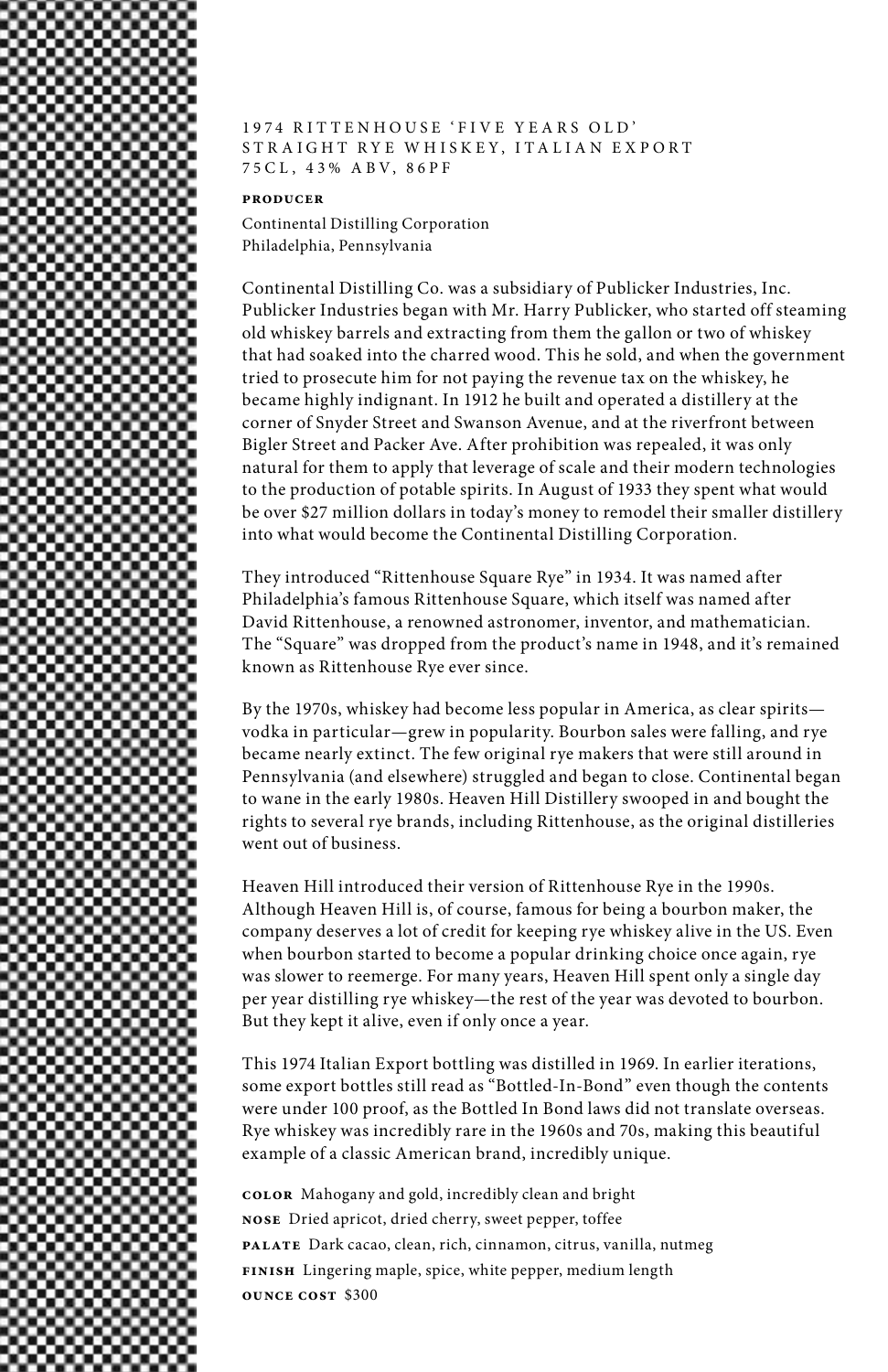# VINTAGE BLENDED SCOTCH WISKEY

1960, HAIG & HAIG PINCH BLENDED SCOTCH WHISKEY, 12 YEARS OLD 1 QUA RT, 43%A BV, 86PF

#### **producer**

Haig & Haig (Now owned by Diageo) Markinch, Scotland

Kane McKenzie Haig founded a distillery in the early 1720s in Kennetpans near Stirling, which became Scotland's largest distillery by 1733. It has been called the world's first commercial distillery. Stein had taken over some land and distilling operations from a local monastery. (Stein's distillery is now in ruins, and fund-raising was attempted in early 2015 to try to preserve its remnants.)

Robert Haig was a distiller in the early 1600s and a member of the Scottish Clan Haig family. His great-grandson Kane McKenzie Haig, who lived in the Kennetpans area, married Margaret Stein of the Stein family in 1751 and founded the company known as John Haig & Co.

Haig was bottled in a distinctive three-sided bottle with dimpled sides, starting in the 1890s. The bottle was registered as a trademark in the US in 1958 by Julius Lunsford. It and the bottle design for Coca-Cola (which was also registered by Lunsford) were the first two bottle designs to appear in the Principal Register of the United States Patent and Trademark Office.

This 1960s bottling was exported to the United States via the exclusive importer at the time, Renfield Importers of Union, New Jersey.

**color** Pale straw, excellent clarity.

**nose** Toffee and bananas up front, gentle ginger, nutmeg, nutty spice. **palate** Sweet and creamy, soft caramel, effervescent cinnamon. **finish** Complex and light, soft anise, touch of warmth.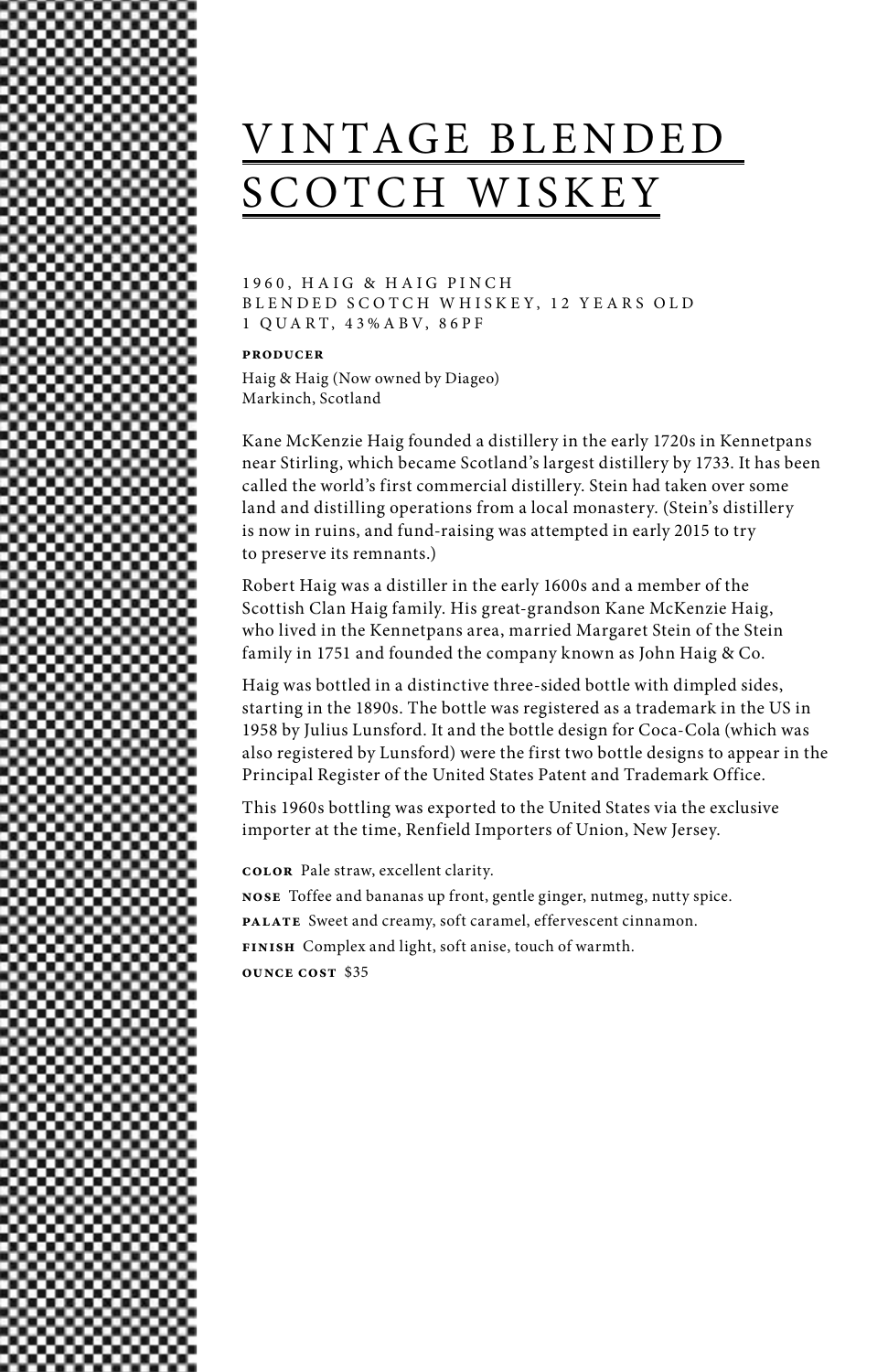# VINTAGE IRISH WHISKEY

1960, OLD BUSHMILLS BLENDED IRISH WHISKEY 4/5QT, 4 0%A BV, 80PF

**producer**

The Old Bushmills Distillery Co. Bushmills, Country Antrim, Northern Ireland

The Old Bushmills distillery in County Antrim, Northern Ireland, is the world's oldest licensed whiskey distillery, with a grant to distill dating back to 1608. While the actual license stretches back more than four centuries, the actual distillery – and the company that bears its name – was not founded until 1784. Then, in 1860, two Belfast spirit merchants bought the premises and began to distill in earnest and, in 1890, the company-owned SS Bushmills carried the first bottles to the US. Eventually the company joined the Jameson, Powers and Cork Distillers in the Irish Distillers Group.

Throughout its history the company operated through various periods of closure, while the modern distillery has been in continuous operations since it was rebuilt after a fire in 1885. In 2005, the distillery was purchased by Diageo for £200 million. It was subsequently announced, in 2014, that Diageo traded the Bushmills brand with Tequila Cuervo La Rojeña, the parent company of Jose Cuervo, for a 50% stake in the Don Julio brand.

This 1960s bottling was imported by the Jos Garneau Co., New York, which was at one point a division of the Brown-Forman corporation.

**color** Thin, pale hay, slight winter haze.

**nose** Light and fruity spice, vanilla, toasted oat, mild caramel, crème brulee. **palate** Warm and gentle mouthfeel, honeycomb, bubblegum, tart apple. **finish** Lean, crisp and fresh, slight spice. **ounce cost** \$65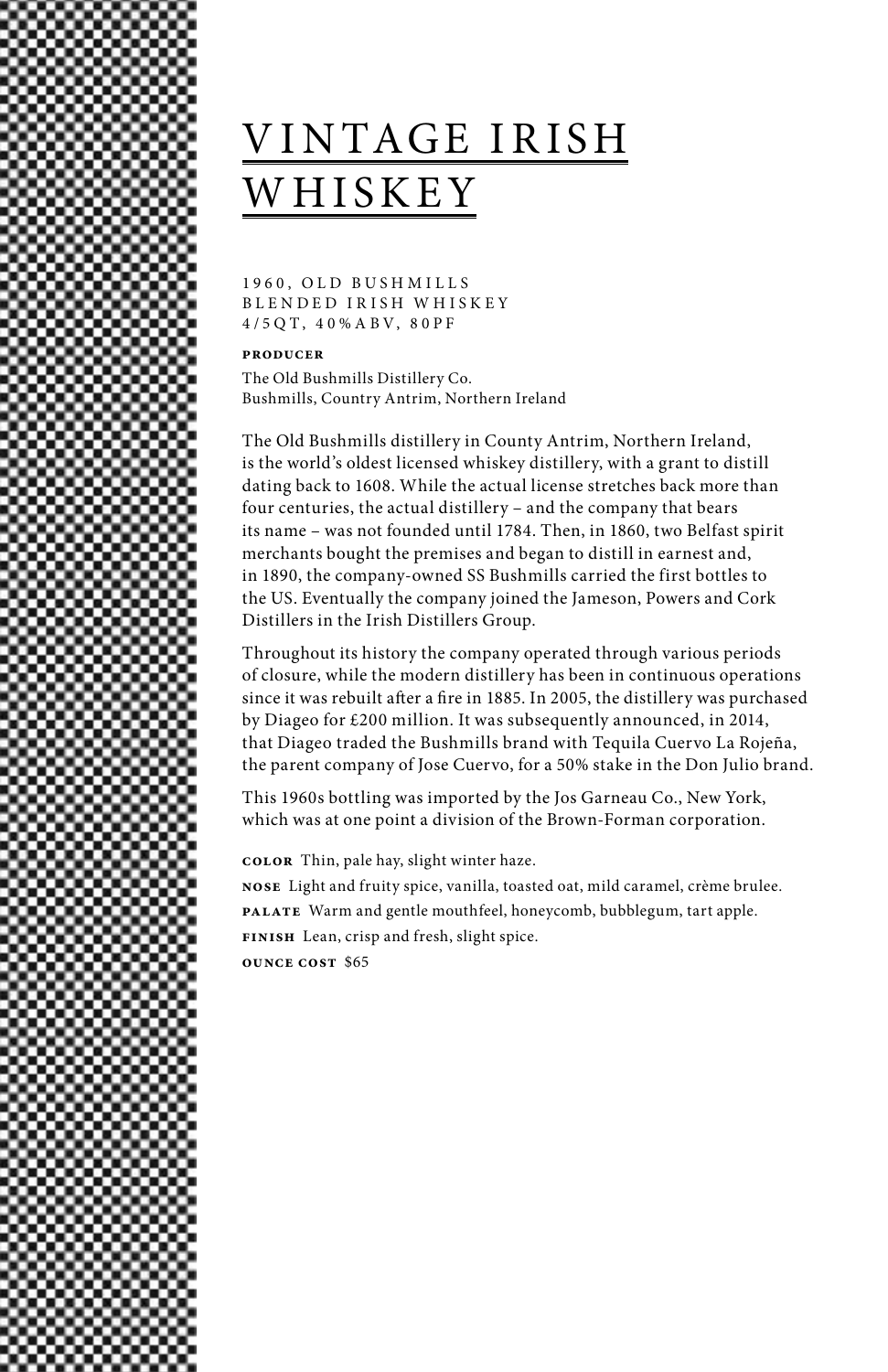

1967 DUNPHY'S '7-YEAR OLD' BLENDED IRISH WHISKEY 4/5QT, 43.4 %A BV, 86.8PF

**producer** Irish Distillers Old Midleton Distillery, Midleton, County Cork, Ireland

Not much is known about the Dunphy's brand other than its existence as an arm of the Midleton Distillery, producers of the world's most popular Irish whiskey, Jameson. Dunphy's was created for the American Market initially as a bargain-priced product used for Irish Coffee and other drinks. The company then became very popular in its homeland and rivaled brands like Jameson, Powers, and Bushmills. Around the middle-1960s there was a new extension of the brand created, also strictly for export: Dunphy's 7-Year. This only lasted for a short while as distribution in the United States fully ceased in the 1980s.

This 1967 bottling is an incredibly rare item and most likely one of the few that still exist. Dunphy's can be found in Ireland to this day but is still difficult to locate.

**color** Bright amber, soft hues of straw and gold. **nose** Creamy vanilla, chocolate cookies, clean and vegetal. **palate** Rich and spicy, low viscosity. **finish** Warm Christmas baking spice, balanced and efficient finish. **ounce cost** \$140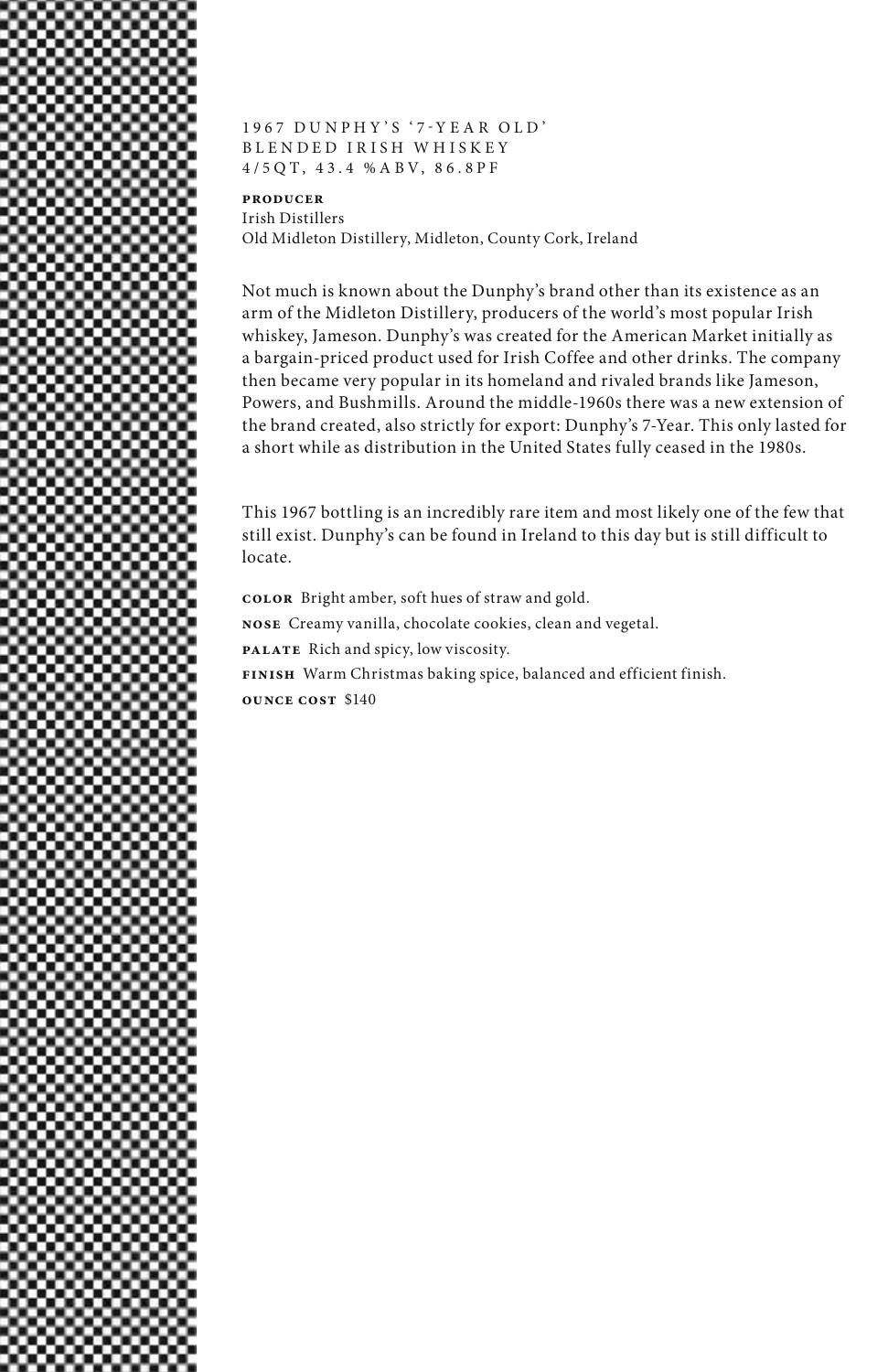1980S JOHN POWER & SON, 'GOLD LABEL' IRISH WHISKEY 750M L , 4 0%A BV, 80PF

**producer** Irish Distillers Old Midleton Distillery, Midleton, County Cork, Ireland

In 1791 James Power, an innkeeper from Dublin, established a small distillery at his public house at 109 Thomas St., Dublin. The distillery, which had an output of about 6,000 gallons in its first year of operation, initially traded as James Power and Son, but by 1822 had become John Power & Son, and had moved to a new premises at John's Lane, a side street off Thomas Street. At the time the distillery had three pot stills, though only one, a 500-gallon still is thought to have been in use.

In 1871, the distillery was expanded and rebuilt in the Victorian style, becoming one of the most impressive sights in Dublin. After expansion, output at the distillery rose to 700,000 gallons per annum, and by the 1880s, had reached about 900,000 gallons per annum, at which point the distillery covered over six acres of central Dublin, and had a staff of about 300 people.

During this period, when the Dublin whiskey distilleries were amongst the largest in the world, the family-run firms of John Powers, along with John Jameson, William Jameson, and George Roe, (collectively known as the "Big Four") came to dominate the Irish distilling landscape, introducing several innovations. In 1886, John Power & Son began bottling their own whiskey, rather than following the practice customary at the time, of selling whiskey directly to merchants and bonders who would bottle it themselves. They were the first Dublin distillery to do so, and one of the first in the world. A gold label adorned each bottle, and it was from these that the whiskey got the name Powers Gold Label.

In 1966, with the Irish whiskey industry still struggling following Prohibition in the United States, the Anglo-Irish Trade War, and the rise of competition from Scotch whiskey, John Powers & Son joined forces with the only other remaining distillers in the Irish Republic, the Cork Distilleries Company, and their Dublin rivals John Jameson & Son, to form Irish Distillers. Soon after, in a bold move, Irish Distillers decided to close all their existing distilleries, and to consolidate production at a new purpose-built facility in Midleton (the New Midleton Distillery) alongside their existing Old Midleton Distillery. The new distillery opened in 1975, and a year later, production ceased at John's Lane Distillery and began anew in Cork, with Powers Gold Label and many other Irish whiskeys reformulated from single pot still whiskeys to blends.

This 1980s bottling shows a distribution label of Dillon Wines & Spirits LTD of Belfast, making this a domestic Irish bottling that made its way to the US via transport, not export.

**color** Warm gold, clear and velvety.

**nose** Rich cinnamon, white pepper, honey, toasted oak, orange zest. **palate** Brown sugar, slight nutmeg boldness, vanilla, dried oak, orchard fruits. **finish** Long, oily, spice fades into barley and toasted wood. **ounce cost** \$60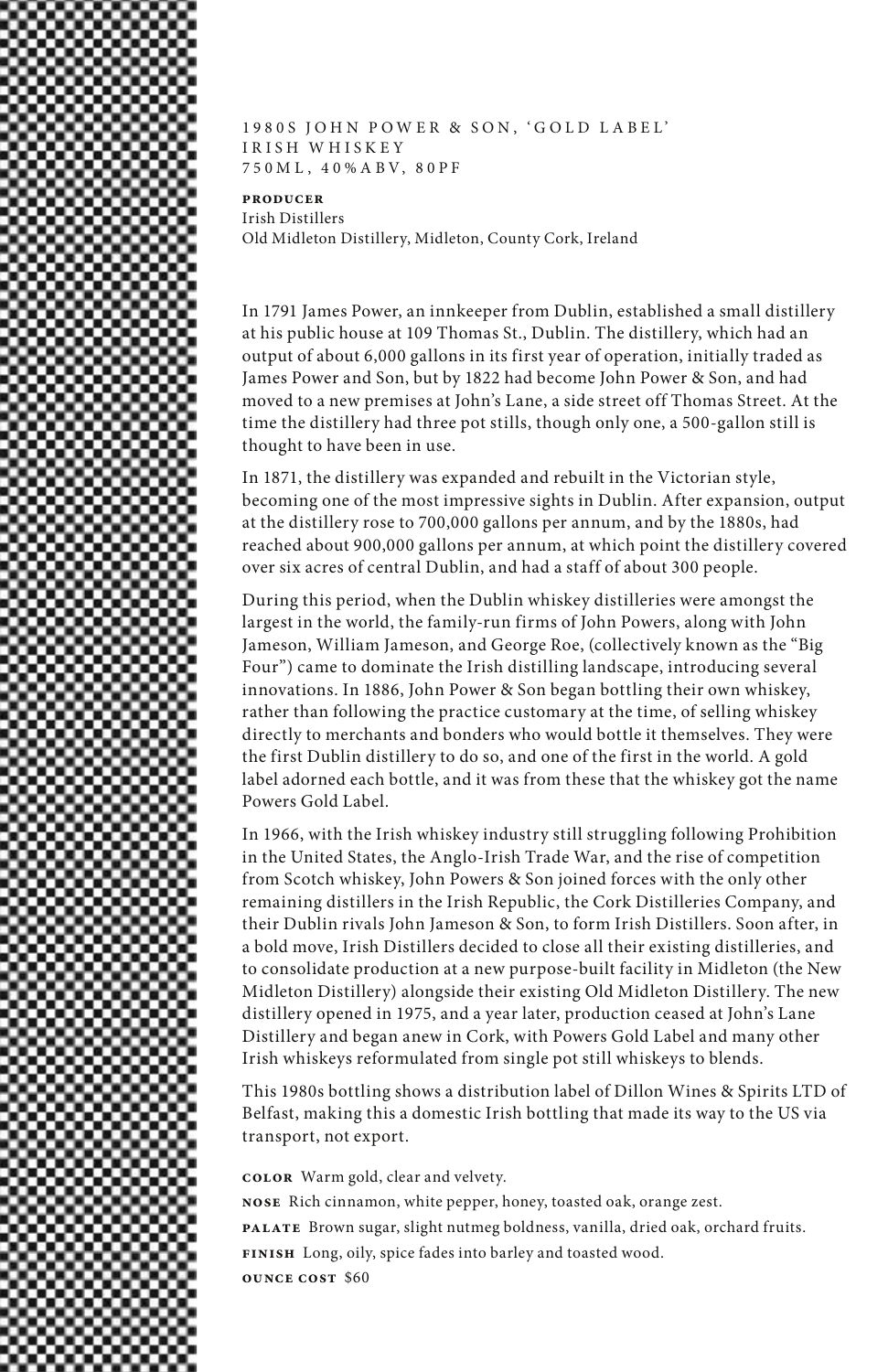

1 9 5 0 , P A D D Y , 1 0 - Y E A R O L D IRISH WHISKY 4/5QT, 43%A BV, 86PF

### **producer**

Irish Distillers (On behalf of Sazerac) Old Midleton Distillery, Midleton, County Cork, Ireland

The Cork Distilleries Company was founded in 1867, and by 1868 had five distilleries under its control. In 1882 the company hired Paddy Flaherty as a salesman. He was so successful with his techniques (which included buying rounds of drinks for patrons) that when publicans ran low, they would write the distillery to reorder cases of "Paddy Flaherty's whiskey". In 1912, with his name becoming synonymous with the success of their spirit, the distillery officially renamed the whiskey in his honor: Paddy Irish Whiskey.

In the 1920s and 1930s in Ireland, whiskey was sold in casks from the distillery to wholesalers, who would then sell it to publicans. To prevent dilution in these casks by middlemen and fluctuations in quality, Paddy began to bottle their whiskey themselves, becoming one of the first to do so. Paddy was part of the sale to Pernod Ricard in 1988 and was ultimately purchased by the American company Sazerac in 2016.

This stunning 1950s bottling was produced when Paddy still had an age statement (10 years old) and before Irish Distillers began using an 'e' in 'whiskey' for the brand.

**color** Deep golden amber, rich hues of brown and bronze. **nose** Oily, fresh floral notes, cereal grain, dried fruits. **palate** Medium-bodied richness, slight butterscotch/vanilla, faint rosewater. **finish** Dry spice, black pepper, scant toasted oak, mild tannins. **ounce cost** \$70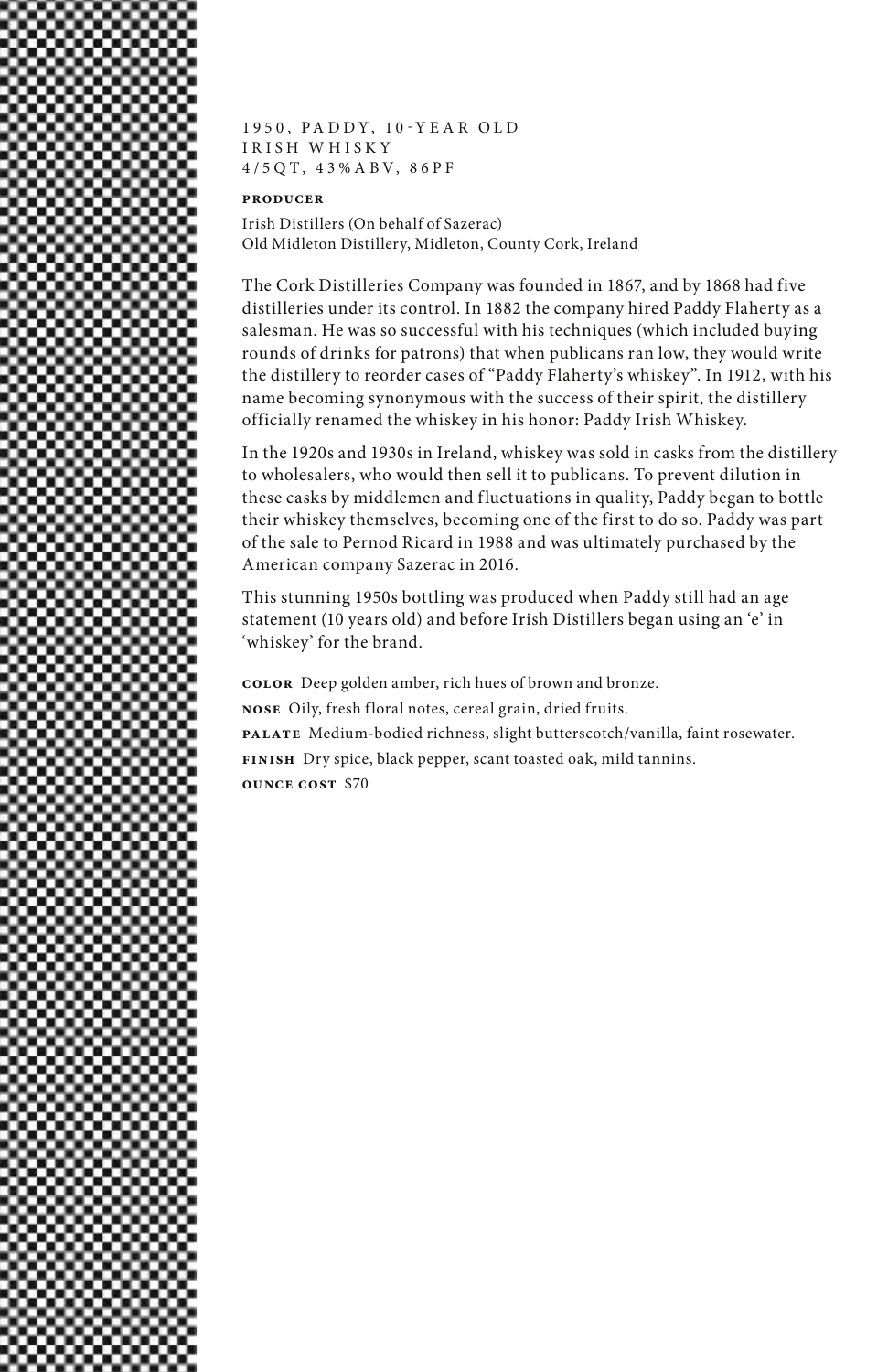# VINTAGE ARMAGNAC

1 9 4 0 , J A N N E A U GRAND ARMAGNAC, 30 YEARS OLD 750M L 4 0%A BV, 80PF

#### **producer**

Maison Janneau et Fils Cie Condom-en-Armagnac, Gers, France

Maison Janneau et Fils Cie in the Gers region is the oldest of the large houses of Armagnac. It was founded in the town of Condom by Pierre Etienne Janneau in 1851. Four generations of the Janneau family have followed, passing down the secret of Grand Armagnac from father to son. Maison Janneau is one of the leading producers that carry out the distillation, aging, and bottling of its production fully in the region of origin, the AOC Armagnac.

At the House of Janneau, they have been blending since the late 1970's the spirits obtained from both methods to create their assemblages, a characteristic which distinguishes our Armagnacs from all others. There are two very different distillation methods consented by statute for the distillation of Armagnac. The most common is Continuous Distillation, which uses a unique column still, also called Armagnaçais, extracts vigorously, aromatic brandies, rich in essential oils. In 1972 Janneau reintroduced the Double Distillation method to the Region, which was the original method of distillation in alembic before the limitations imposed in 1903.

This 1940s bottling of a 30-year-old distillate would put the age of the spirit at roughly 110 years old.

**color** Dark and rich, clear and clean considering its age. **nose** Plums and vanilla, soft caramel. **palate** Vanilla, licorice, dried prunes. **finish** Light spice, long and complex finish. **ounce cost** \$55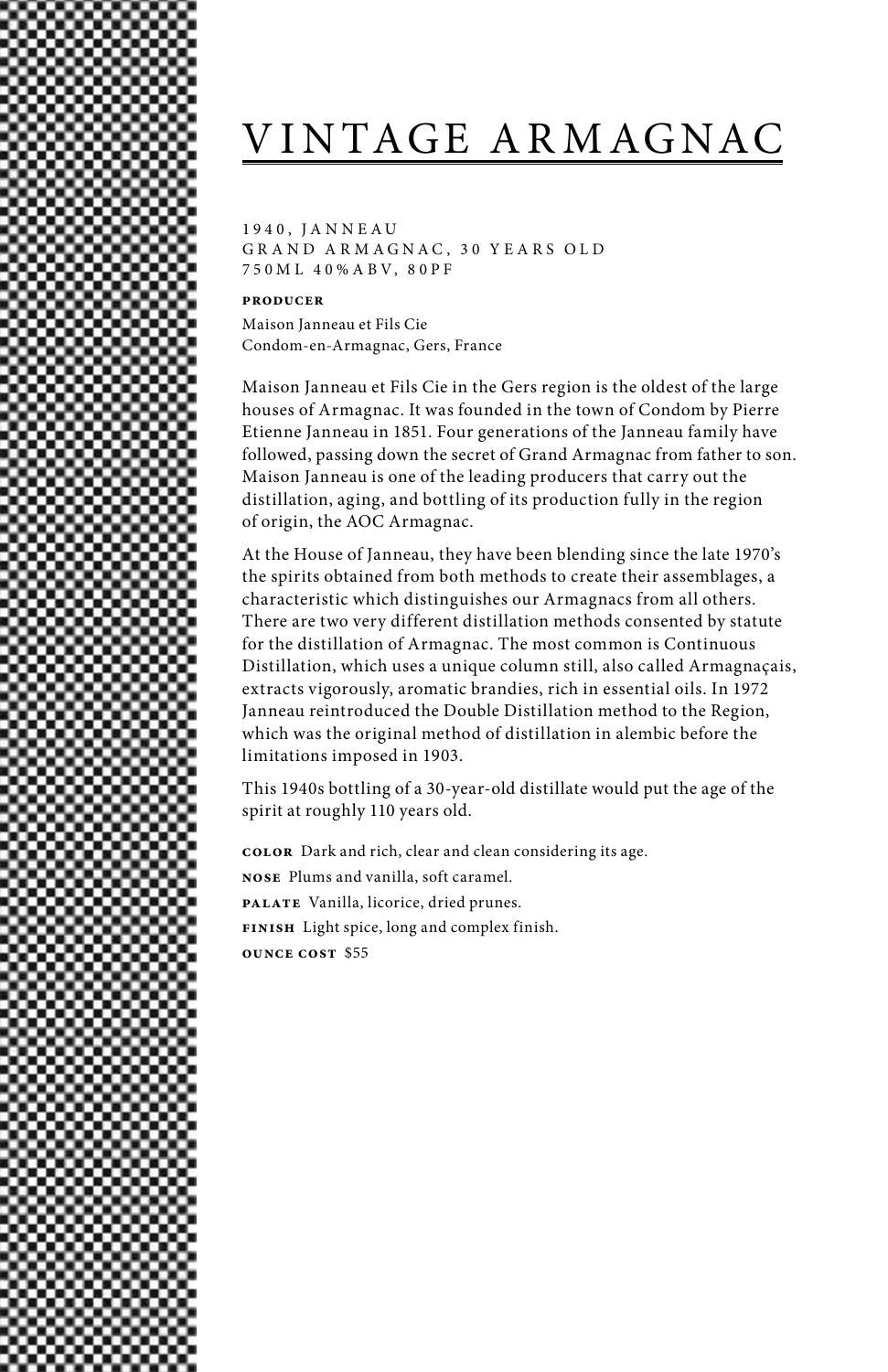# VINTAGE RUM

2000, EMBARGO HAVANA CLUB A Ñ EJO R E SERVA 70 0M L 4 0%A BV, 86PF

**producer**

Corporación Cuba Ron Cardenas, Cuba

The Arechabala family founded a distillery in Cardenas, Cuba in 1878. Later renamed José Arechabala S.A., the company created the Havana Club brand in 1934, and sold rum under that name in both Cuba and the United States. The company was nationalized without compensation by the Castro government in 1960. The Arechabala family allege it was taken from them at gunpoint. Subsequently, much of the Arechabala family was forced to leave Cuba for Spain and the United States, while other members of the family were imprisoned.

The Cuban government sold rum abroad under the Havana Club name beginning in 1972, focusing primarily on the Soviet Union and Eastern Europe. The government focused on Havana Club because (unlike the Bacardi family) the Arechabala family had not established plants outside of Cuba and so could not produce a competing brand. The company was considered a "national jewel" by the Cuban government, and in 1977 manufacturing was moved to a new plant in Santa Cruz del Norte.

Since 1994, Cuban production and non-US global marketing of Havana Club has continued under a joint partnership between Pernod Ricard and Corporación Cuba Ron. In 1994, Bacardi began producing rum under the Havana Club name in Cataño, Puerto Rico using a recipe given to them by Arechabala family members. While originally sold in only a few US states (primarily Florida), production was expanded in 2006, and in 2012, after winning a critical court battle, Bacardi announced plans to sell the rum more broadly.

**color** Golden amber, almost oily viscosity. **nose** Oak, tobacco, cinnamon, rich caramel. **palate** Very similar to the nose, dialed back sweetness, warm spices. **finish** Peppery heat, mild smoke, rich and clean. **ounce cost** \$30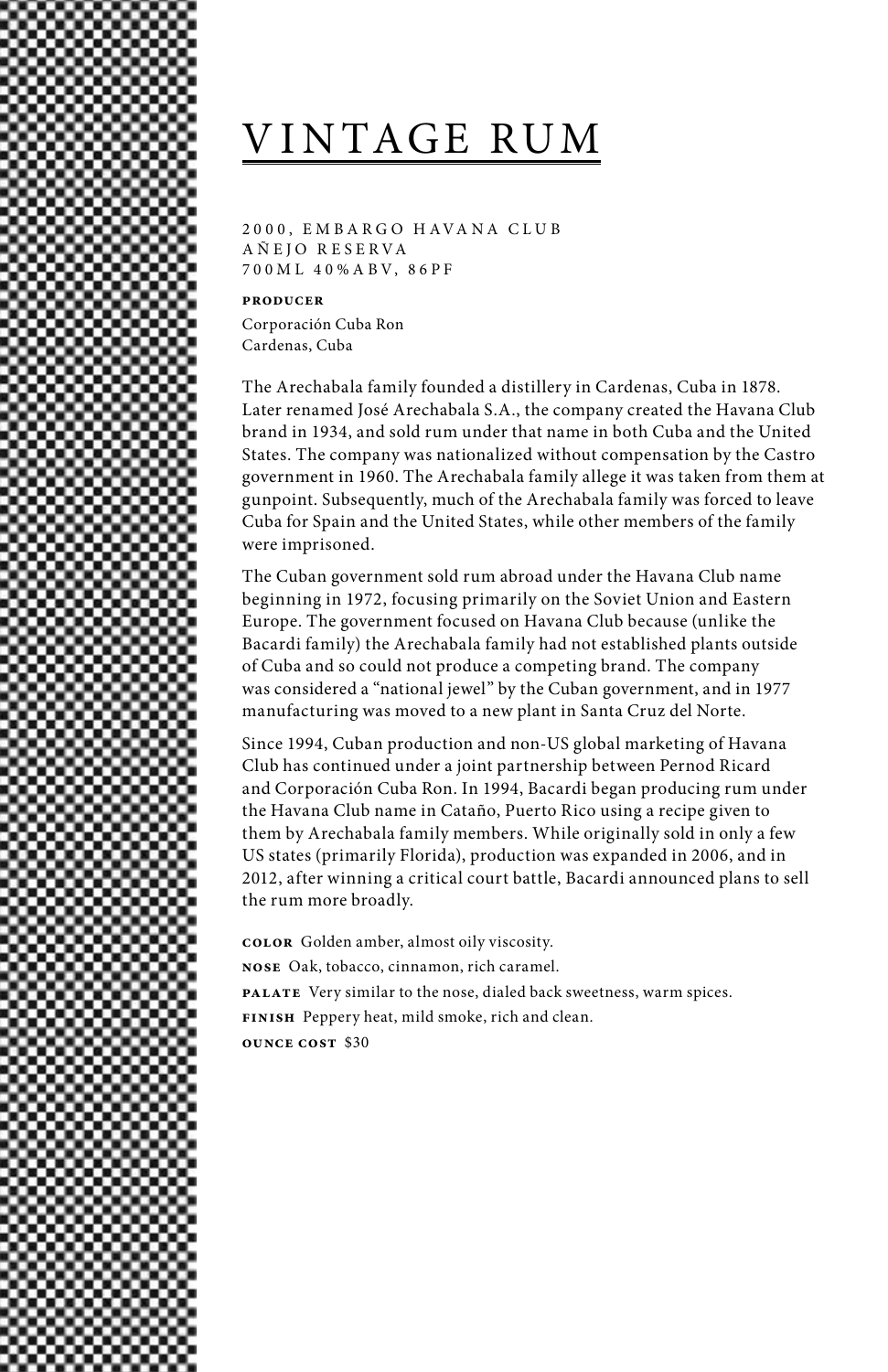# VINTAGE TEQUILA

1 9 6 0 , T E Q U I L A S A U Z A 1 0 0 % A G A V E T E Q U I L A B L A N C O 750M L , 4 0%A BV, 80PF

### **producer**

Distilleria Sauza Tequila, Jalisco, MX

Sauza takes its name from Don Cenobio Sauza, the tequila pioneer who founded the brand in 1873, on the same site of the present day Sauza distillery. He was the first distiller to label his agave spirit 'tequila' – after the town in which he lived and worked, and the first producer to export the newly-named category to the US. Don Cenobio is also credited with technical innovations such as heating stills using steam coils.

In a time when agave spirits were not widely appreciated worldwide, this 1960s bottling was imported to Italy by Sposetti, Genoa. Incredibly rare considering its condition, it was produced before 'puro agave' was what it is today.

**color** Especially clear, almost platinum. **nose** Hints of pepper, slight aroma of vegetal sweetness. **palate** Spice and pepper, mildly discernable agave notes, pleasant depth. **finish** Hot but brief. **ounce cost** \$45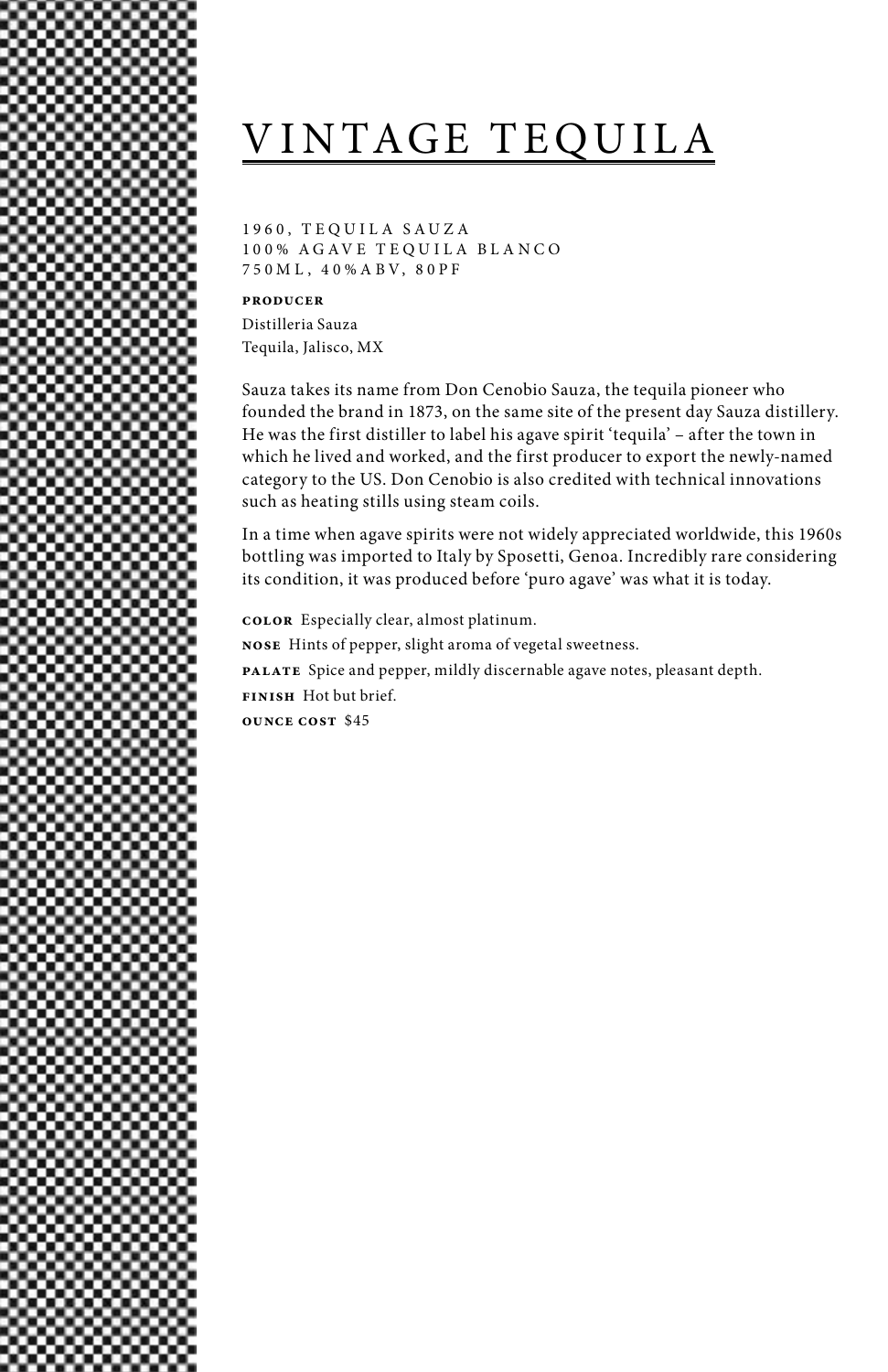

1986 TEQUILA HERRADURA BLANCO N O M - 1 1 1 9 1L , 4 6%A BV, 92PF

### **producer**

Grupo Industrial Herradura & Brown-Forman Corporation Amatitán, Jalisco, Mexico

The first known owner of the tequila producing property was Feliciano Romo in the early 19th century. The official history of Herradura begin with Félix López, who began as the distillery administrator under then owners Josefa Salazar and her sons. In 1870, López took over the distillery and agave fields and registered it as a tequila producer under the name of Hacienda San José del Refugio.

Félix López married Carmen Rosales and they had two children, Aurelio and María de Jesús. The couple modernized the production of tequila at the hacienda, building a facility that remained in use until 1963. López died in 1878 and Rosales took over the business along with her brother Ambrosio Rosales and his wife Elisa Gomez Cuervo. Later, the business was inherited by Aurelio López.

The name Herradura, which means horseshoe in Spanish, is a said to have come from the finding of a horseshoe on the hacienda property. In the 1920s the Cristero War broke out, with both Aurelio and his sister María de Jesus as sympathizers. At one point government troops surrounded the hacienda but the siblings were able to escape. However, Aurelio never returned to the hacienda again.

The hacienda passed into the hand of Aurelio's cousin David Rosales, who kept the tequila 100% agave despite the trend towards blending to cut costs. María de Jesús was able to return to Herradura and distinguished herself with charitable works to the town of Amatitán, including the building of wells in an area with little water.

In the 1990s, there was conflict over sales of shares in the company by some members of the family as well as agave growing land. Part of the legal problems stemmed from the sale of shares to non-Mexican entities. In 2004, Herradura bought back foreign owned shares, making the company 100% Mexican owned again. At this time, the company controlled thirty percent of the Mexican tequila markets behind Jose Cuervo's forty percent share.

However, in 2007 all assets of the company were sold for \$USD 776 million to the US-based company Brown-Forman. That same year Herradura was named "best distillery of 2007" by Wine Enthusiast Magazine.

This 1986 bottling was produced at NOM-1119, still to this day one of the few plants that produces for one sole brand. Most tequila houses will produce distillate for multiple brands and companies.

**color** Crystal-clear, medium viscosity.

**nose** Clean agave, papaya, guava, pineapple, apricot, slight medicinal top note. **palate** Round and sweet up front, typical highland 'burn', grassy, vegetal; white pepper, stone fruit on the back.

**finish** Medium and brisk, menthol, white pepper, tropical fruit.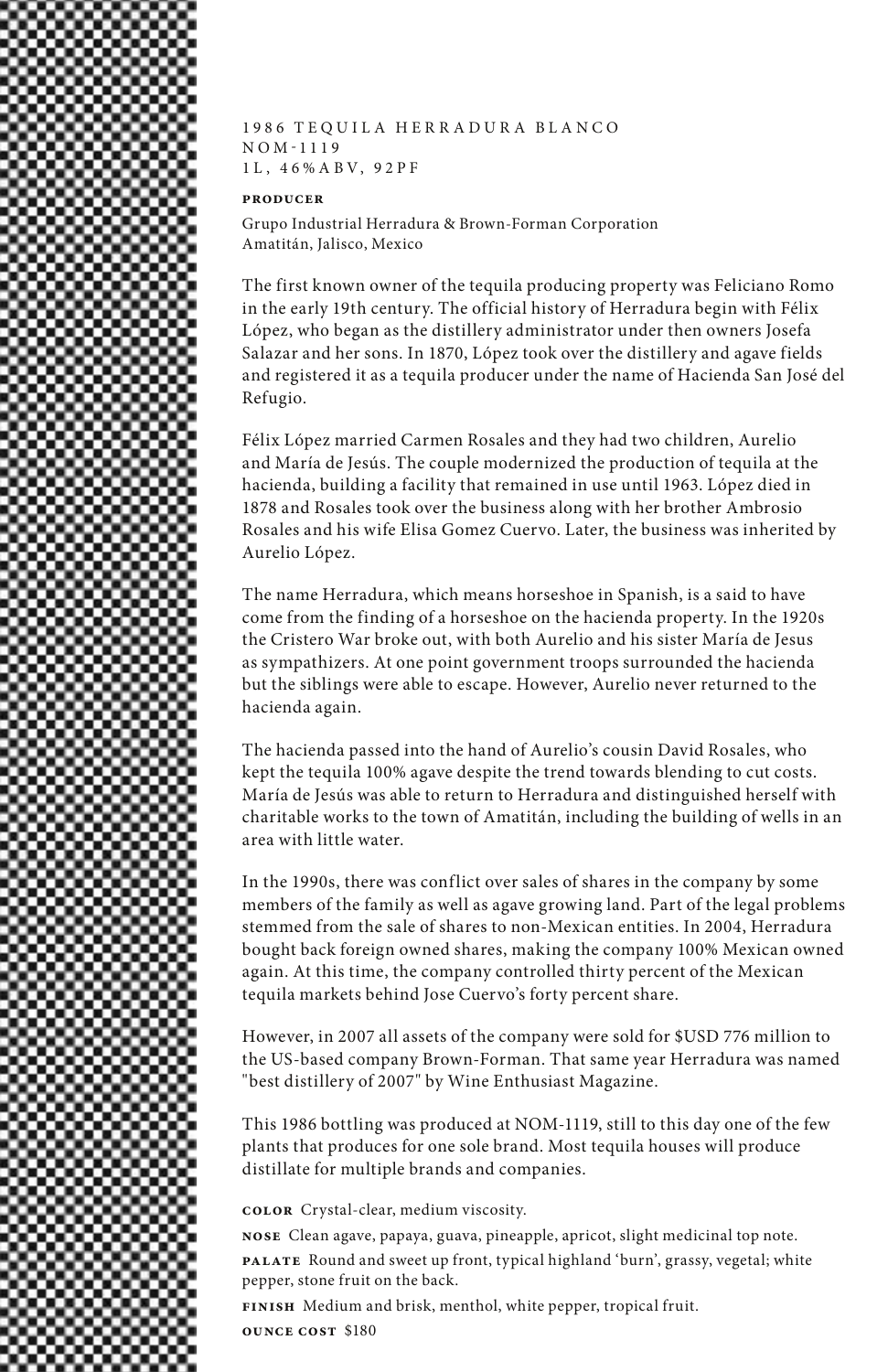# VINTAGE VODKA

1 9 9 0 , W O D K A G R A S O V K A 'BISON GR ASS VODK A' 50 0M L , 4 0%A BV, 80PF

### **producer**

Nisskosher Wytwórnia Wódek Gatunkowych Bielsko-Biala, Poland

This zubrowka vodka is flavored with Hierochloe Odorata grass, better known as 'bison grass' due to its growing in the Biełowieża Forest in Biełowieża National Park on the border between Poland and Belarus. This is an area where Europe's last wild bison are known to graze. The original recipes originated from areas where the art of composing diverse liqueurs in homes of Polish noblemen was intertwined with the skills of Jewish distillers who immigrated to Poland from many parts of Europe.

This is a 1990 bottling of the UK export. Nisskosher no longer makes the product under the Grasovka label as it was discontinued in 2013.

**color** Clear, very faint green tinge.

**nose** Aromatic yet delicate, grassy with pear skin, soapy shortbread, scant pistachio nuttiness. **palate** Grassy and herbal, mild sweetness, light peppery bite,

jasmine and peppermint tea.

**finish** Light white pepper spice.